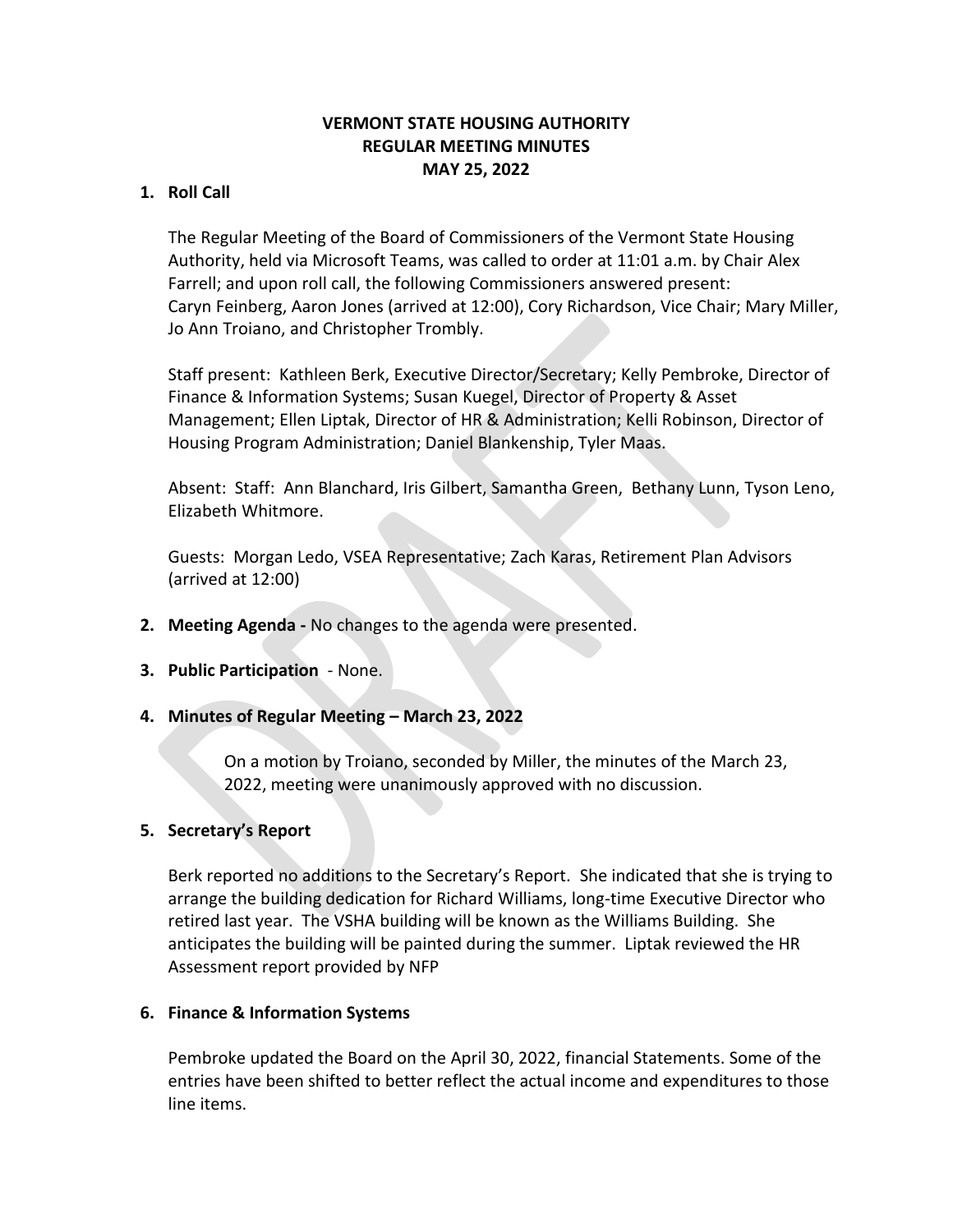Regarding the PayData conversion, it was decided to push the start back a month so the quarterly financials can be completed and closed out. This will allow PayData to move ahead into the third quarter. The electronic payroll will commence on July 14.

VERAP was briefly discussed with \$52,455, 578 being paid out to date for FY22 . Berk indicated VSHA has paid out more than \$90M in VERAP benefits in total, and this is being distributed at approximately \$10M per month. Troiano expressed concern about what will happen when the VERAP dollars are gone.

Pembroke presented a proposal by Resilient Networks for a "managed technology partnership." She explained VSHA's needs and how they will be better met with Resilient Networks on board. This partnership provides security and day-to-day support. As she serves as VSHA's IT backup, it is not ideal. This proposal includes back up services, reviewing security concerns, and onboarding new employees with a provided laptop and training. The cost is about \$75,000 per year; Berk commented that we would not be able to hire anyone with this type of skillset for \$75K and would likely have to hire more than one person.

Discussion followed with a concern raised that this is a small firm and with any staff attrition, may lose some coverage. We may want to think about the depth of coverage. A question was asked about where we want to be in 5-10 years and will this contract get us there. Pembroke talked about VSHA software that is connected to servers and she anticipates all that moving to the cloud. She has looked at other companies, but they do not provide the day-to-day support that we need. Berk mentioned this is part of VSHA's attempt to modernize.

On a motion by Troiano, second by Feinberg, the Board unanimously accepted the financial report and approved contracting with Resilient Networks.

### **7. Housing Program Update**

Robinson shared some highlights – they are working on the budget for the next months; updating the voucher schedule; and starting the annual planning process. She reported on the secure portals that will be used by participants, partners, and landlords.

### 8. **Property & Asset Management**

Kuegel reported the PHA installation and training continues. A brief discussion on the Brightwood budget was held. There are virtually no changes from this past year.

Miller moved, seconded by Farrell, to amend the Board meeting agenda to include the Brightwood budget discussion. Motion passed. On a motion by Miller, seconded by Feinberg, the Board unanimously approved the Brightwood budget as presented.